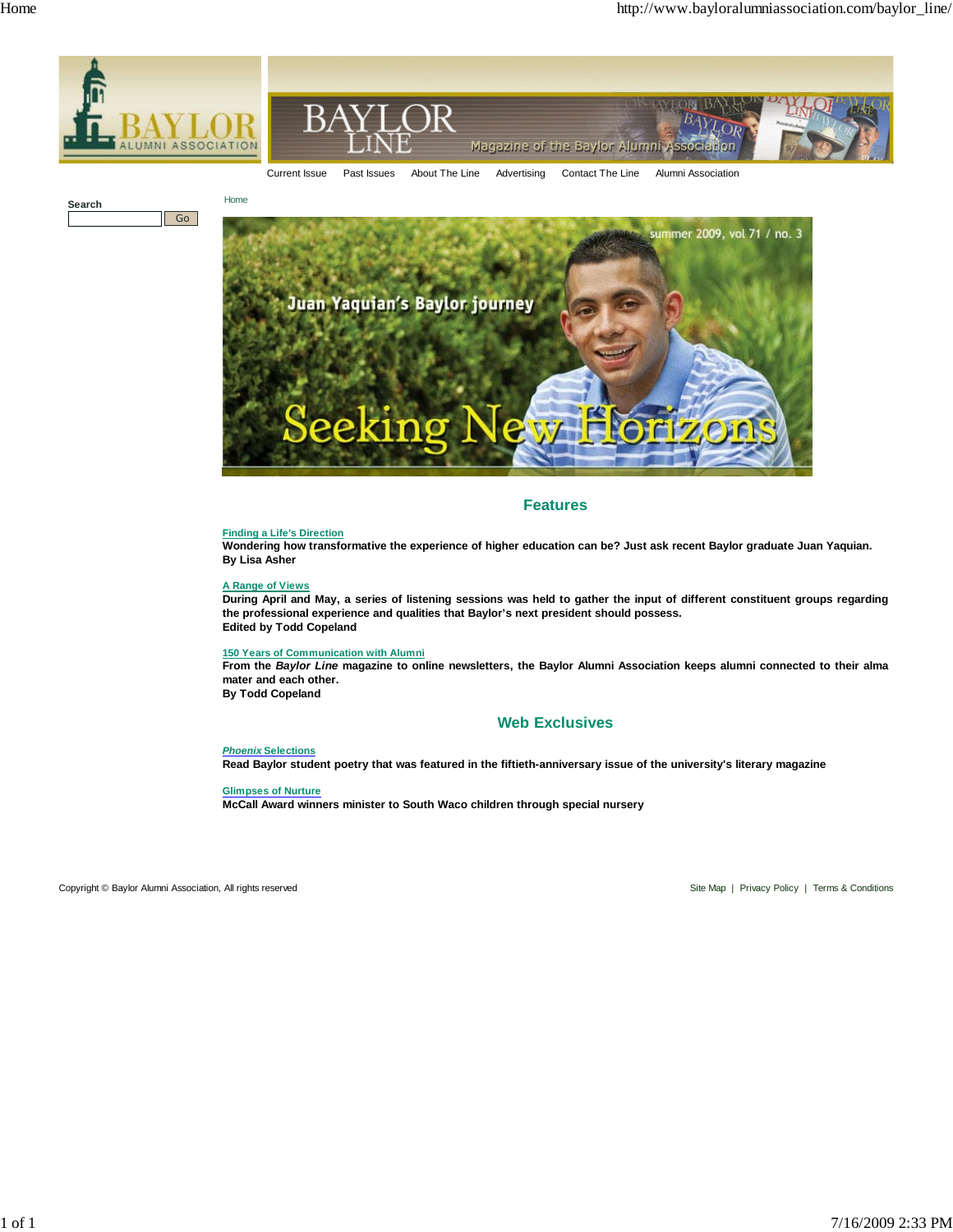**Search**



Current Issue Past Issues About The Line Advertising Contact The Line Alumni Association

Home >> Current Issue > Finding a Life's Direction

# **Finding a Life's Direction**

**Wondering how transformative the experience of higher education can be? Just ask recent Baylor graduate Juan Yaquian. By Lisa Asher, Photos by Joe Griffin**

During one of the busiest times in his life—in the midst of finals, upcoming graduation, an impending summer internship that will be beyond demanding, and graduate school in the fall—Juan Yaquian had to contend with a broken finger.

It's not that big of a deal, he said, grinning sheepishly. It happened when he was lifting weights. One of the weights slipped from the bar, Juan explained, and though he felt a stab of pain, he kept lifting. It was only when he saw his fingernail hanging from the tip of the fourth finger on his right hand that he stopped.

"Good thing I'm left-handed," he said with a shrug.

Okay, so dragging around an awkward finger splint for six weeks wasn't part of what he calls his "strategic life plan." Juan, who graduated from Baylor in May with a degree in electrical and computer engineering, knows that there will be little blips along the way.

But he also knows exactly where he's going—the College of Engineering at the University of California, Berkeley, which was named "America's Best Graduate School 2010" by *U.S. News & World Report*. He knows what he'll be studying—circuit boards with wireless communication application. And he knows what he'll do with that research—develop a cancer detection method that is inexpensive, safe, and, most importantly, accessible to everyone, no matter their income.



These are bold plans, especially from someone who's been through more than his fair share of trials in just twenty-three years. But all you have to do is sit across from this intense, slightly built, soft-spoken young man, and you'll believe every word he says.

"Remember the name Juan Yaquian," said Dr. Robert Marks, Baylor Distinguished Professor of electrical and computer engineering. "He's going to accomplish great things."

### **Gated Community**

"Juan has been and is a disciplined young person," said Elizabeth Vardaman, with more than a hint of understatement. As the associate dean of special academic projects in the College of Arts and Sciences, Vardaman worked with Juan to find and apply for scholarships. With her guidance, during his five years at Baylor he won six major scholarships—including the prestigious Barry M. Goldwater Scholarship and the National Science Foundation (NSF) Graduate Fellowship—and he was a finalist for both the Truman and the Rhodes scholarships.

Vardaman attributed Juan's success to a work ethic derived from hardships. "He has known—partly because of the challenges he and his family faced when he was growing up—that his future would be determined in large part by how intensely he committed himself to his academic work in college," she said.

 Juan will talk about his past struggles, but he seemed a little reticent to explore that area of his life, preferring, instead, to focus on the positive. So let's start with someone Juan calls his hero: Microsoft co-founder Bill Gates.

No, they've never met, but Gates is a major reason why Juan was able to come to Baylor.

Founded in 1999, the Gates Millennium Scholars (GMS) Program, funded by the Bill and Melinda Gates Foundation, provides full undergraduate scholarships to minority high school students with significant financial need. In addition, according to the GMS website, the program will fund graduate schooling in the areas of computer science, education, engineering, library science, mathematics, public health, or science.

Even though the GMS Program is highly competitive, Juan's teachers at Temple High School encouraged him to apply. The application process, said Juan, was rigorous. "I've applied for some pretty big scholarships and fellowships," he said, "but I'd say that was probably the most difficult to apply for because I was so young. They wanted so much detail about everything you'd done. They wanted ten different essays."

As Juan talked about the other people he knows who are also Gates Scholars—including one friend at Yale Medical School and another at MIT—he still marvels at his own selection. "I'm the one who snuck in," he said with a laugh. "I just decided that I would work hard and do everything I could do to make sure that no one ever figured that out."

#### **Plan of Action**

With the money from the GMS Program firmly in hand, Juan could have gone to college anywhere he wanted—literally. So, why Baylor? "I didn't even think about it; there wasn't even a second choice," he said. "I wanted to make sure I grew spiritually and academically, and that I would be able to excel and go to a great [graduate] institution."



People still ask him why he didn't start out at MIT or UC Berkeley, he said. "But I would never have gotten the experience I've gotten here because an entire department is supporting me and telling me that if I need any help, they're there for me and they'll do what they can to guide me and provide advice for me," Juan said. "I don't think I would have gotten that at any other institution where an entire department is rooting for me."

There was another reason, too—location, location, location. "I wanted to be the son my mom always needed me to be, so I wanted to stay close to my mother," said Juan, who, characteristically, had already mapped out that thirty-minute trip down Interstate 35 from Waco to Temple.

**Connections Between the Lines In Response Around the Quad Sports Report BAA News Sequicentennial Update Alumni 150 Presidential Conversation Under Review Down the Years A Look Back Web Exclusives**

Go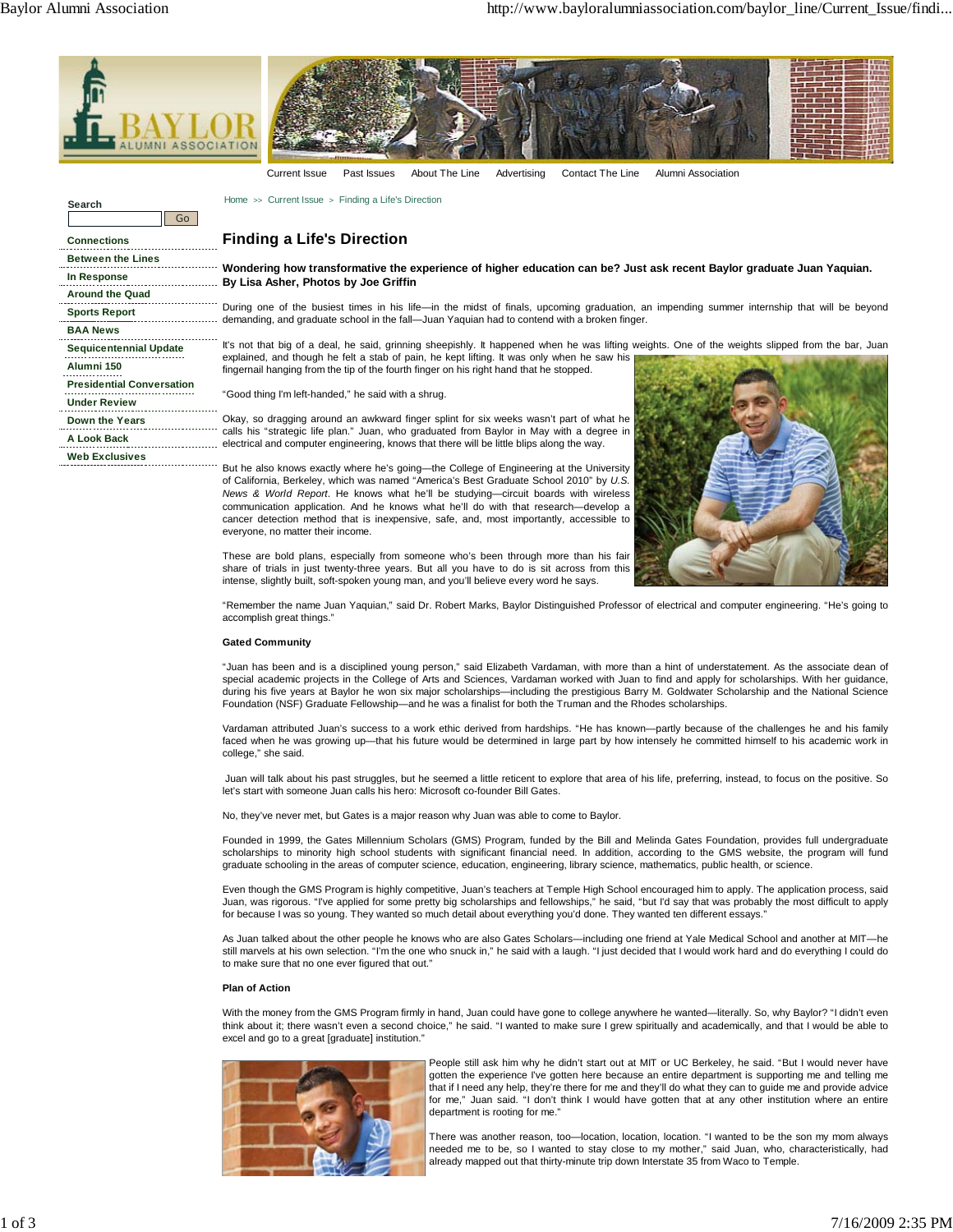

Right from the beginning, Juan said, he felt at home at Baylor, where he lived in Martin Hall his freshman year. There, he met a variety of students, not just engineering majors, and that allowed him to broaden his horizons and make unexpected friends.

But his first semester was not without its challenges. On his first college exam, he made a B. The class was Engineering Design I, and as the instructor, Brian Thomas, admitted, it's considered the easiest engineering class in the program. "I asked him about it once, and he said he had not properly prepared," said Thomas, who is a lecturer in electrical and computer engineering. "He said the experience was highly motivating for him, and he hasn't looked back since."

From then on, Juan focused on his studies and took in as much extra information as he could by reading research journals and papers. "When other students were playing computer games or pick-up basketball," Vardaman said, "Juan was in his<br>room reading articles in his field or doing extra work beyond his homework." Hi

mind to all the problems that are out there and asked, 'How can I use my skills to do something that people haven't been doing?'"

### **Research Subject**

He found the answer during his junior year. "My area of interest would be circuit design—circuit boards with wireless communication application," he said. "It deals with RF design, which is radio frequency design, analog circuit design, and mix signal design."

And *that's* his description in layman's terms. When asked to put it even more simply, Juan talked about how X-ray and MRI technology, while effective in cancer detection, can also be both costly and can expose the body to dangerous levels of radiation. What if, he started thinking, there was a way to use cheaper and safer microwave imaging to find cancerous tumors?

To explore his new idea, Juan knew that he needed to acquire new skills, so he looked to the top two engineering schools in the country—UC<br>Berkeley and MIT—for additional training. "I was trying to get experiences that wou money," he said. "Once I decided my junior year what I wanted to do, I started to strategically plan out everything I wanted to do for my life."

During the summer after his junior year, Juan attended the Summer Undergraduate Program in Engineering Research at Berkeley (SUPERB), an eight-week program that provides hands-on research opportunities to engineering students. His intent, said Juan, was to gain hardware experience by designing circuits, testing them, and then implementing them in a real-world way.

SUPERB also emphasizes skills that students will need to both get into graduate school and succeed once there, including how to build a network, what the top universities expect, and how to optimize your internship experiences. And while that was helpful, Juan said, it was also stressful. "There, the main focus is becoming the most competitive person you can be," he said.

After completing the Berkeley program, Juan was definitely ready for a break. But instead, he traveled directly to Honduras to participate in Baylor's Engineers with a Mission, a small group of engineering students who work on specific projects in often-remote locations. And while helping to install a micro-hydro electric generator was no easy task, it actually provided Juan with a rest—of sorts.

"There, it was a totally different mindset," he said. "It's a reality check there. Everything doesn't have to be about making yourself the most competitive person. It just reminded me to never lose sight of the fact that there is more to life than being focused."

### **Rising Above**

But Juan wasn't the only one who learned some lessons on that trip. As the faculty sponsor of the Engineers with a Mission program, engineering lecturer Thomas became more acquainted with Juan while in Honduras. "One night he shared his personal story with me, and I sat in awe as I heard it," he said. "I learned that he grew up in a difficult situation, and yet turned out to be such an amazing young man."

The story that Juan told was one of abandonment and poverty. When Juan was nine, his father, Manrique, walked out one day—and never returned.

The family, including Juan's older brother and younger sister, lived in Corpus Christi at the time. Their mother, Rose Mary, held two jobs—during the day, she worked with special education students at a school, and at night she worked the graveyard shift at the juvenile detention center.

One story that Juan told, said Thomas, was particularly poignant. "During an extended period when his family was unable to afford electricity at the house," Thomas recounted, "Juan would study in the family car using the dome light to read."

To ease the financial burden and to also provide some male guidance, Rose Mary's brother took Juan back to San Antonio to live with him and his wife. Three years later, after he had completed middle school, Juan returned to live with his mother and siblings, who had moved to Temple in the intervening time.

Because she was working two jobs and attending the University of Mary Hardin-Baylor at night, Rose Mary was rarely home. It was the perfect opportunity for Juan to do whatever he wanted. That included hanging out with what he called "the wrong crowd," many of whom, he said, are now in jail. In addition, Juan said, he blamed his mother for his father's leaving and refused to see her as an authority figure.

Despite his problems, he continued to make excellent grades. Both his mother and his teachers were telling him he could do anything he wanted, he said. The trouble was, he didn't know what that was.

Near the end of his junior year in high school, something clicked. He turned away from his "wrong crowd" friends, started attending church more, and became even more serious about his studies.

Juan attributes the change to becoming more mature and giving himself to God. It would have been easy to stay on that wrong path, he said, but somehow, Christ wouldn't let him go.

Juan's turnaround also made him look at his mother in a whole new light. Instead of feeling like Rose Mary was also abandoning him, Juan saw that she worked two jobs and went to school to be a role model to the family—not to get away from them. He realized that her dream of becoming a teacher and her drive to accomplish that goal were to show her children that dreams can come true—if you work hard enough.

After his change of heart, Juan and his mother would work on her math and science homework together, and it was then, he said, that he realized how much he enjoyed that kind of work and how naturally it came to him. He also became determined, even at that young age, to develop a life plan and follow it through.

That determination was what brought him to Baylor and, eventually, to Honduras. And in a roundabout way, Honduras brought Juan back full circle to where he started. Manrique, Juan's father, had come from a remote rural village in Guatemala, much like the Honduran village where the Baylor group was staying.

"I think this gave Juan a sense of his own roots that he had never experienced before," said Thomas. "He was able to see the lifestyle that these people—his people—endured daily."